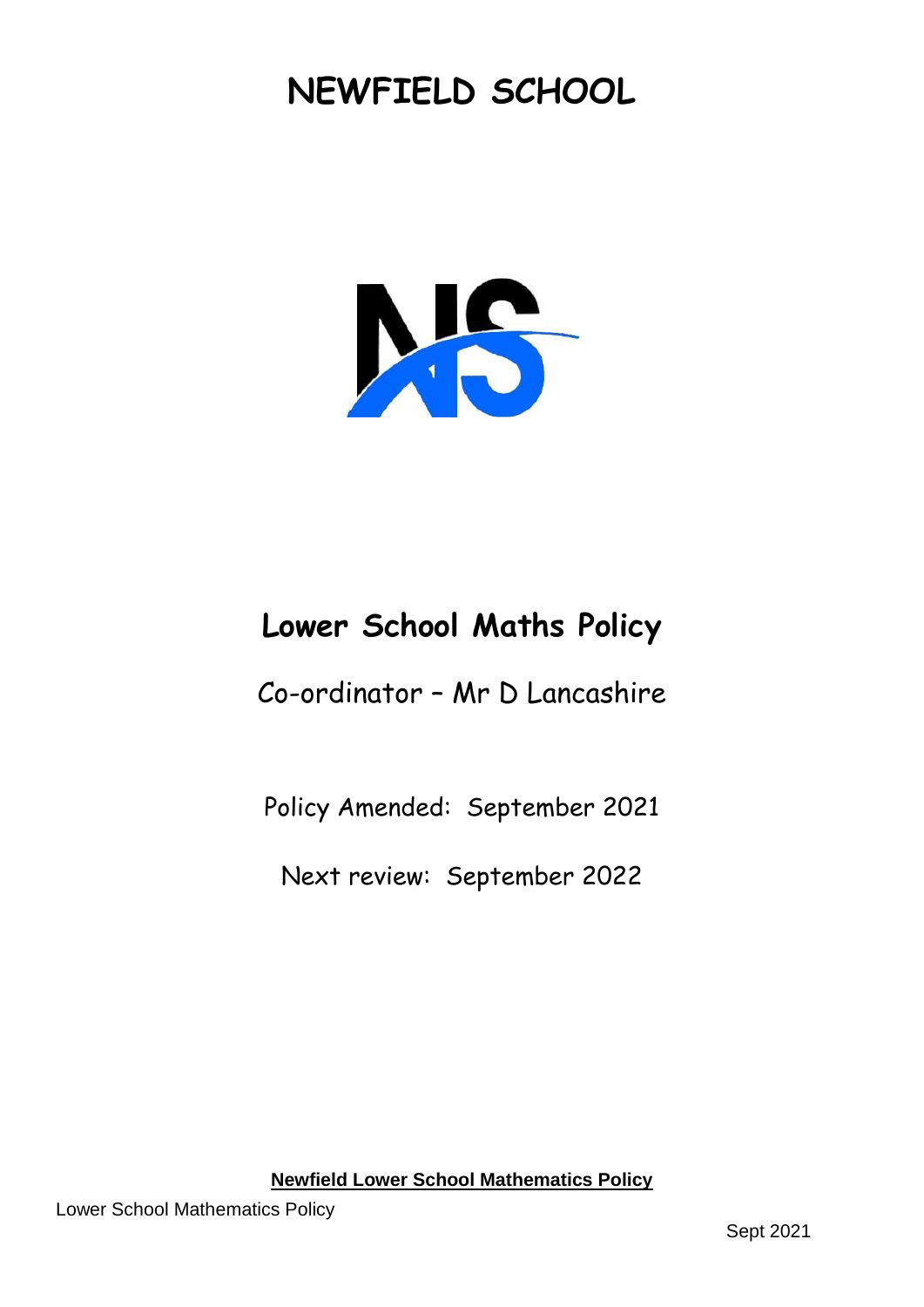# **Departmental Overview**

Through a positive and caring environment, we provide the opportunity for every child to reach their full potential in mathematics.

Mathematics is important in everyday life. It is integral to all aspects of life and with this in mind we endeavour to ensure that children develop a positive and enthusiastic attitude towards mathematics that will stay with them during their life outside of school.

#### **Aims**

Mastery of Mathematics is a key life skill. Without basic numeracy skills our children will be disadvantaged throughout life. It is important to establish a positive "can-do" approach from the outset to encourage our learners to see themselves as capable and to promote healthy selfesteem.

Not all children will progress in their learning at the same rate, therefore we aim to provide opportunities for each child to achieve success at whatever stage of development they are at and lead them forward at a rate that is comfortable for the individual.

Our Maths department in lower school build the confidence of students by setting achievable goals, celebrating successes and using fun and interesting ways of engaging students.

We aim to provide a firm foundation of basic skills alongside encouraging an investigative approach. From this we would hope to develop the skills of: -

- o Selecting appropriate materials and methods
- o Working systematically
- o Recording and arriving at a satisfactory conclusion independently

# **Organisation**

The school covers the whole age range from 5 to16 years; therefore all four Key Stages of the National Curriculum are followed. All work is based on National Curriculum programmes of Study and Attainment Targets.

In Key Stage 1 and 2, work is planned and inputted using an interactive scheme of work and supported by text books and worksheets which allow for differentiation. Children also have access to games and activities that are set towards reinforcing learning that has taken place that week. Children are also able to use the online learning platform at home as part of their learning at home.

At the end of Key Stage 2, children will sit their SAT's examinations, with maths consisting of an Arithmetic Test and Two Reasoning Tests. Through regular monitoring and assessment if pupils are not deemed as having the reading ability to complete the examinations independently, where necessary, provisions can be made to assist with reading, and in more difficult circumstances, a scribe.

As well as their maths lessons, staff members encourage pupils to find mathematical links in lessons and activities throughout other areas of the curriculum.

# **Teaching and Learning Strategies**

Lower School Mathematics Policy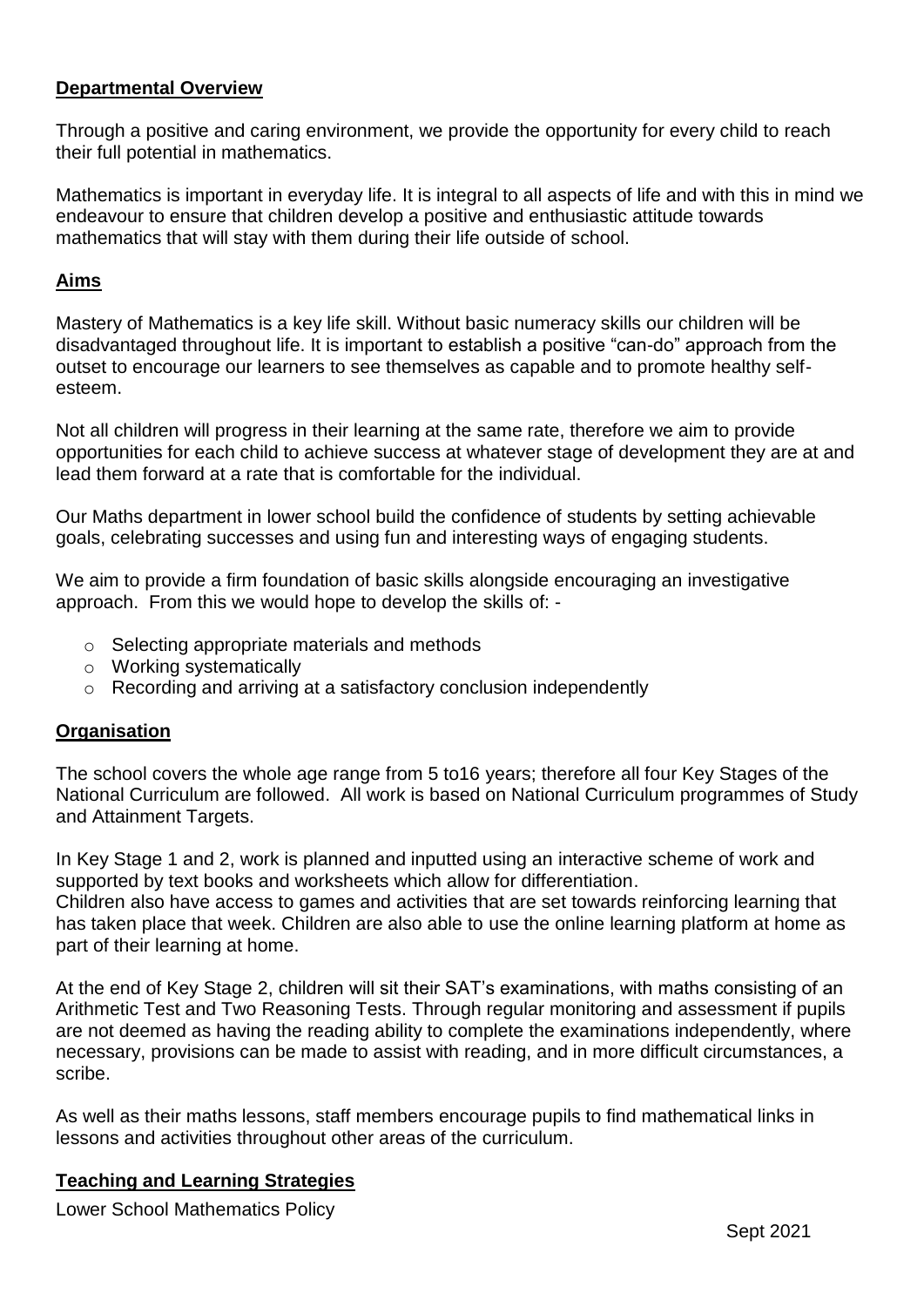When introducing an unfamiliar topic or strategy, it is presented to the whole class. Following this, students work is differentiated to target the needs and abilities of the individuals. Those needing extra help are supported by teachers and support staff and where necessary, given extra interventions. Students, who understand the concepts and strategies with greater confidence and skill, are challenged by being given work that extends their learning in greater depth.

Where appropriate, work in small groups or pairs, is be encouraged to allow children to share their knowledge and work collaboratively on a project or activity. At Newfield, this is a vital skill as not only does it encourage team work, it builds relationships and strengthens social skills.

We have a mixture of practical, written, oral and play activities to build a range of maths skills, both involving mental and written strategies.

Working walls and displays should be used whenever possible in class to be used both to show a range of children's work and acting as a visual reminder of strategies learned.

# **Cultural Capital**

At Newfield School, we are all passionate and committed to providing the children in our care with outstanding learning opportunities.

Our aim is to enrich every child's school experience, to be educated citizens, by creating an environment where they are encouraged to succeed and be the best they can be. Cultural capital is about preparing children with the essential knowledge and skills for what comes next. The exploration of new skills and experiences helps to nurture resilience, curiosity and creativity. Through this journey children develop new forms of cultural capital that makes a difference in individual mind-sets, which consequently shapes their future. Through our curriculum all children at Newfield, are exposed to enrichment opportunities which

allow them to experience the awe and wonder of the world in which they live.

Our cultural capital journey focuses on the following enrichment opportunities, which are shown below:

- Our Community
- Health and Wellbeing
- Rise to the challenge
- Express yourself
- Awe and wonder

# **Inclusion**

At Newfield School we work hard to ensure that every member of our school community – pupils, parents, staff and visitors – feel safe and included. We are an inclusive school and every child, whatever their individual abilities or needs, is equally valued and welcome here. We expect all parents and visitors to understand and support our inclusive ethos. What does Inclusion mean? Inclusion is a universal human right. The aim of inclusion is to embrace all people irrespective of race, gender, disability, medical or other needs. It is about giving equal access and opportunities and getting rid of discrimination and intolerance. Inclusion in schools In education 'inclusion' describes the right of parents and children to access mainstream education alongside their peers. Inclusion is about providing equal opportunities for all children.

Inclusions means that all of the following groups have the same rights:

Lower School Mathematics Policy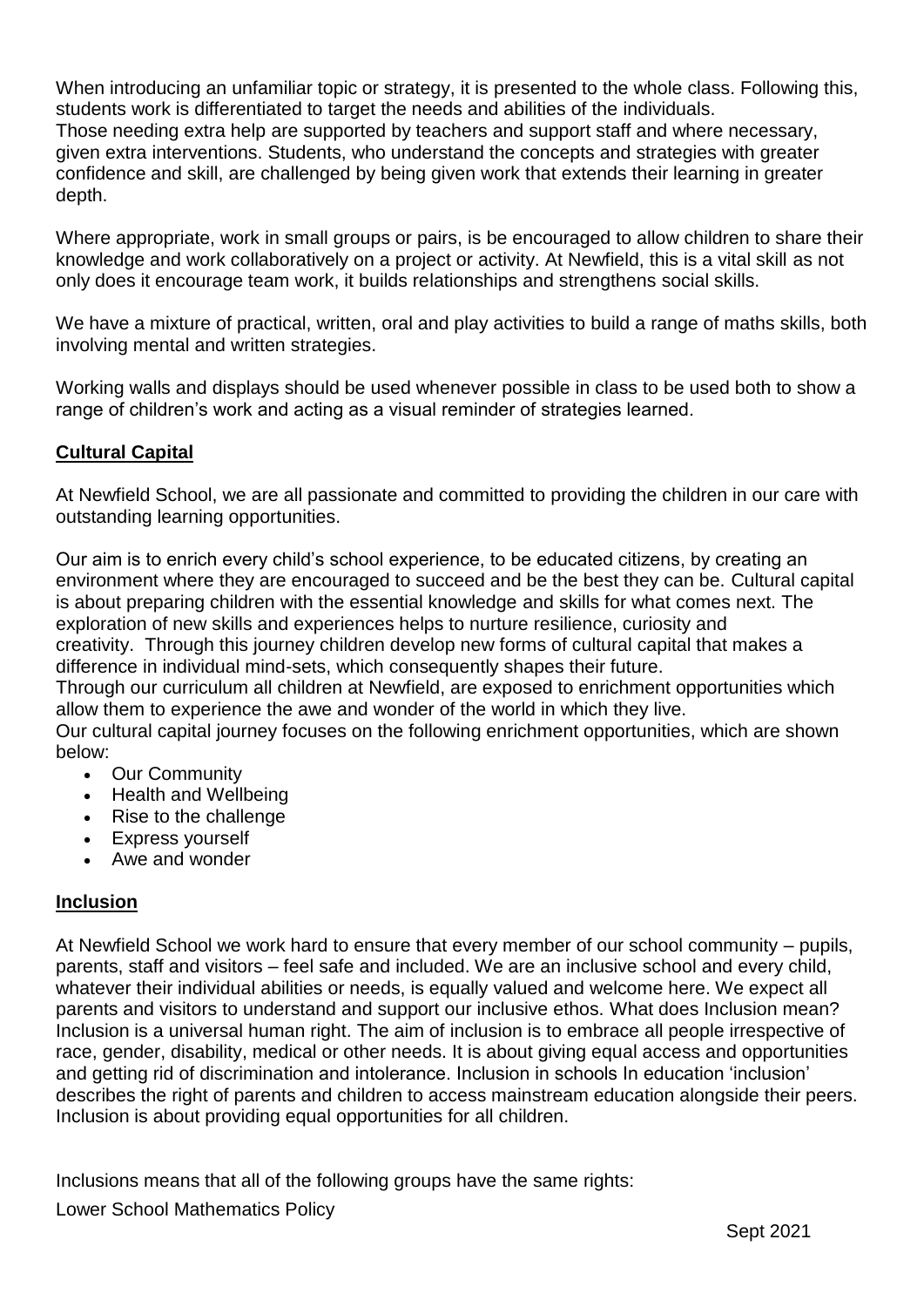- boys and girls
- minority ethnic and faith groups, travellers, asylum seekers and refugees
- children who need support to learn English as an additional language
- children and with additional educational needs
- gifted and talented children
- children who are looked after by the local authority
- children with disabilities
- children with medical conditions
- children from families under stress children at risk of exclusion

Sometimes children in these different groups may behave in ways that we find difficult to understand. In particular, children with additional needs and/ or disabilities can demonstrate different and even sometimes challenging behaviour.

#### **Resources**

In Lower School, we have textbooks, interactive whiteboard resources and subscriptions to online resources in including Active Learn - Abacus. There is selected equipment designed to support and extend the mathematics curriculum will be centrally based for all to access. We work together as a staff to make sure resources are available to all when needed.

Some frequently used materials, such as multibase blocks, counters, measuring tapes, 1-10, 1-50 number lines, hundred squares, counting sticks and calculators, are kept in the classrooms.

A number of programmes such as Active Learn and Maths Games are available to be used in the computer suite which reinforces the National Curriculum Programmes of Study.

Mathematics is taught by the class teachers but support staff can be usefully employed when a one to one situation is required for helping with small groups or simply to be available generally.

# **Assessment and recording**

At **Newfield School** we teach mathematics to all children, whatever their ability. Mathematics forms part of the school curriculum policy to provide a broad and balanced education to all children. Through our mathematics teaching we provide learning opportunities that enable all pupils to make progress. We do this by setting suitable learning challenges and responding to each child's different needs. Assessment against the National Curriculum allows us to consider each child's attainment and progress against expected levels.

When progress fall significantly outside the expected range then interventions will be put in place.

We assess children's work in mathematics from three aspects (long term, short-term and mediumterm). We make short-term assessments which we use to help us adjust our daily plans. These short-term assessments are closely matched to the teaching objectives.

We make medium-term assessments to measure progress against the key objectives, and to help us plan the next unit of work.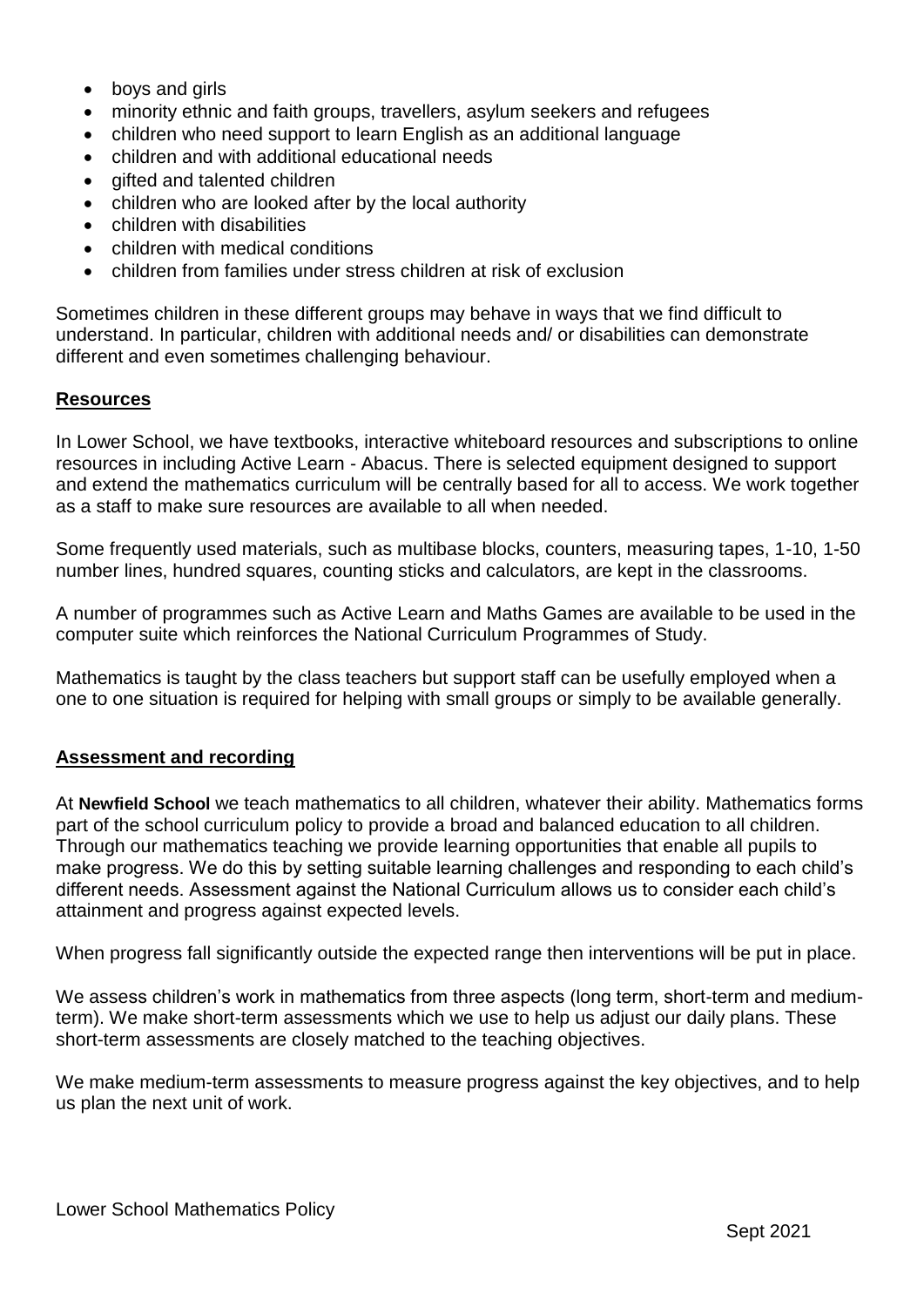We make long-term assessments towards the end of the school year and we use these to assess progress against school and national targets. We can then set targets for the next school year and make a summary of each child's progress before discussing it with parents.

# **Monitoring and review**

Monitoring of the standards of children's work and of the quality of teaching in mathematics is initially the responsibility of the mathematics subject leader. The mathematics subject leader gives the head teacher an annual summary in which s/he evaluates strengths and weaknesses in the subject and indicates areas for further improvement. There will be allocated regular time for the mathematics subject leader so that s/he can review samples of children's work across the school.

# **Work Sampling**

- Evidence files of all KS1/2 classes to be moderated once per term.
- A moderation sample will be selected by Mr Lancashire (Maths Co-ordinator)
- The moderation external partners are Crosby High School and Presfield School. External moderation of at least 2 pupils from the class will aim to check marking against national guidelines on a termly basis.

# **Numeracy**

The School aims to empower pupils with the **numeracy** skills required for them to become confident learners and lead fulfilled lives as citizens of their local and the wider community.

Numeracy is a skill that involves confidence and competence with numbers and measures. It requires an understanding of the number system, and an ability to solve number problems in a variety of contexts. Numeracy also demands practical understanding of the ways in which information is gathered by counting and measuring, and is presented in

- Graphs
- Diagrams
- Charts
- Tables.

Mathematical skills can be consolidated and enhanced when pupils have opportunities to apply and develop them across the curriculum. Poor numeracy skills, in particular, hold back pupils' progress and can lower their self-esteem. To improve these skills is a whole-school matter. Each department identifies in their planning the contribution it makes towards numeracy and other Mathematical skills so that pupils become confident at tackling mathematics in any context.

At Newfield School, numeracy is embedded across the curriculum through planning and assessment. Weekly words and phrases are displayed in all classrooms and referred to throughout lessons.